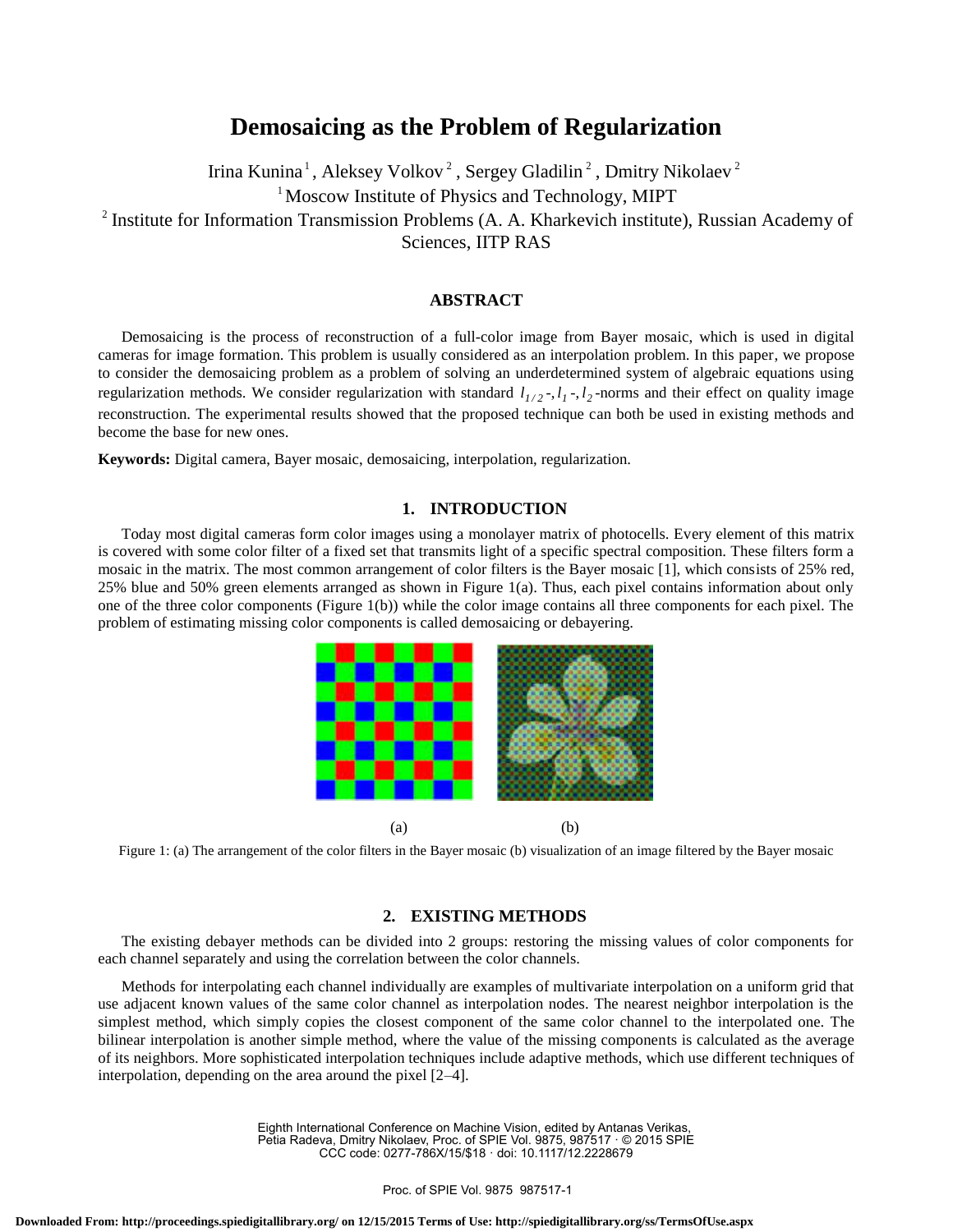Although these methods can obtain good results in homogenous image regions, they are prone to severe demosaicing artifacts in regions with a sharp color transition or highly textured objects [5], such as zipper-effect, showed in Figure 2(a), which appears on the boundaries of areas of different colors as alternate values pixels of different color shades, and color moire, showed in Figure 2(b), characterized by an undulating pattern which is not present on the object.



Figure 2: (a) Zipper-effect (b) Color moire

Inter-channel correlation methods are also susceptible to artifacts, but in a lesser degree. They are characterized by a smooth transition of color. These methods often restore the green channel (the most representative) first and then the red and the blue ones, based on certain assumptions about the correlation between the color channels and using the green channel as the base one [6–10]. One of the possible assumptions is based on the fact that the ratio between the primary color components (for example, the ratio of  $R / G$  and  $B / G$ ) remains constant within the object borders in the image [6, 7]. This assumption follows from the linear model of the color image forming [11]. The quality of such methods can be improved, if the initial restoration quality of the green channel is improved. One can use interpolation techniques such as NEDI [8] or those, based on the theory of optimal recovery, proposed in [9], which is a NEDI extension that adds some restrictions on the values of interpolated pixels. One of these methods is [10], which uses a combination of [6–9] and picks out a method, depending on the complexity of the image texture.

## **3. DEBAYERING AS A REGULARIZATION PROBLEM**

We propose to consider the debayering process not as a problem of interpolation, but as a problem of image reconstruction using regularization methods.

It can be formulated as a linear inverse problem:

$$
Af = u \,, \tag{1}
$$

where *f* is the reconstructed image of size  $N \times M$  pixels, *u* is the source image, *A* is a linear operator on matrix *f* so that  $A: f \rightarrow u$ ; *f* is to be estimated. This rectangular matrix of *A* is the concatenation of the unit and zero matrices. The problem of the form (1) is ill-posed problem, and its solution is fundamentally unstable. Strictly speaking, half of the vector *f* components is not involved in the formation of the observed image for the problem of estimating the green channel. Note that there are no fundamental differences from the more usual case when variables are interrelated, but the number of equations is not enough. Therefore, to overcome the instability, one can use a regularization approach [12, 13], which takes a prior information of the desired image in algebraic account. Among the methods of regularization a special mention should go to Tikhonov method [12], as it leads solution structure analysis to nothing more than the OLS method and therefore it has a wider application in solving ill-posed inverse problems, such as computer tomography problem with a small number of projections.

In the case of Tikhonov regularization, equation (1) is solved by minimizing the following functional:

$$
R(f) = ||Af - u||_2^2 + \alpha ||Lf||_2^2,
$$
\n(2)

where L is an arbitrary linear operator that is selected, based on a prior information, and  $\alpha$  is a regularization parameter.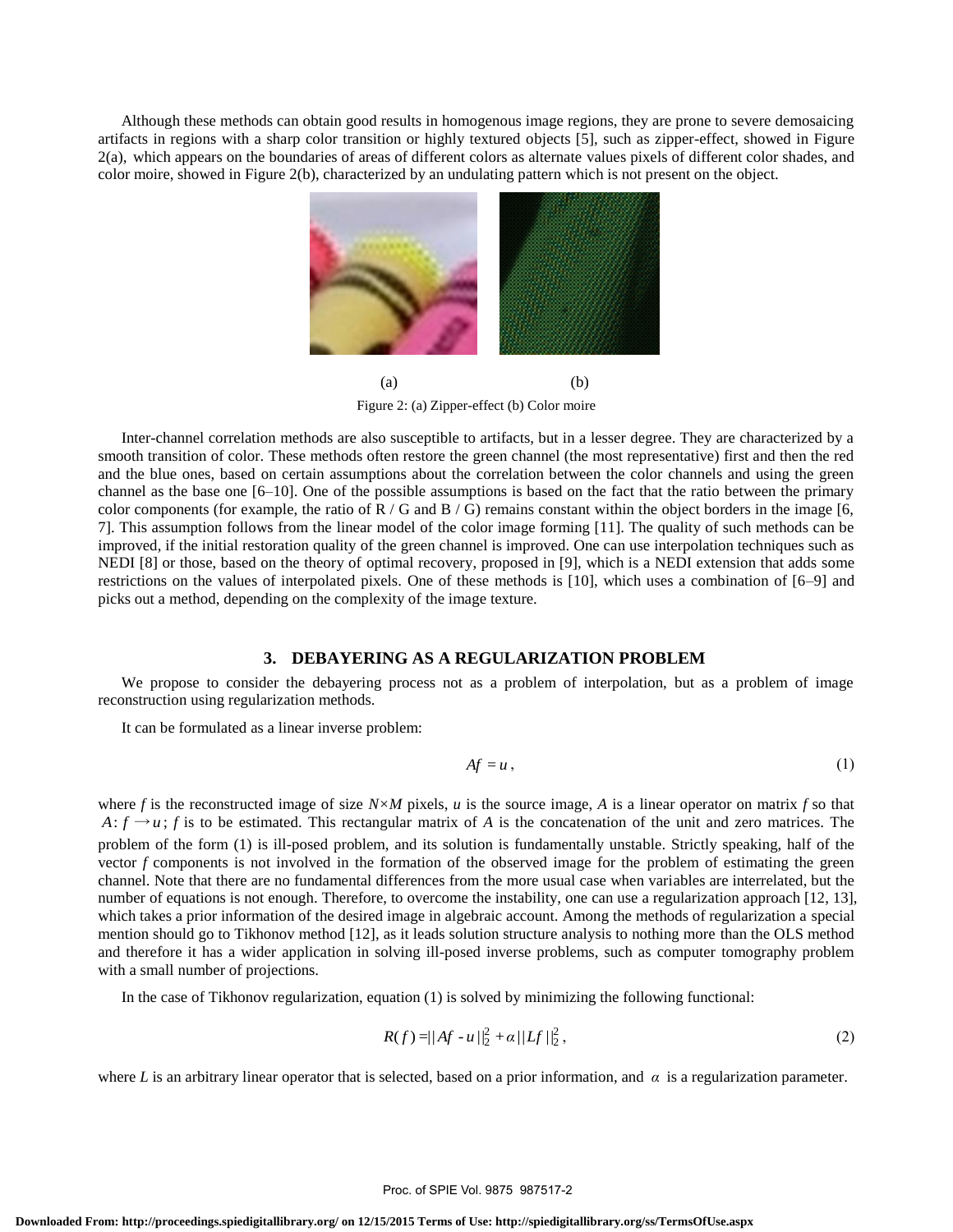Regularization that limits the amplitude of the signal is effective in many applications. In the simplest case *L* is considered to be identity matrix. But it is obvious that in this case it would adjust to zero all the unknown values. However, an image is a piecewise continuous function with rare discontinuities. Hence, it makes sense to limit the gradient of an image. In this case, the problem (2) can be rewritten as follows:

$$
R(f) = ||Af - u||_2^2 + \alpha(||f_x||_2^2 + ||f_y||_2^2),
$$
\n(3)

where  $f_x$  and  $f$  are two images, where each pixel contains approximate derivatives with respect to  $x$  and  $y$ .

This is where the choice of metrics appears. It is known that  $l_2$  minimization applied to the problem of image reconstruction leads to object boundaries blurring in the image. It would seem that one can use  $l_0$  norm, the minimum of which is equivalent to maximum zero values of unknown components from (3). However, in the case of solving (1), its use would lead to an NP-complete problem and its solution is possible only for small data. Therefore, as an alternative, it was decided to use the  $l_1$ -norm which is successfully used in compressed sensing [14] and which results are comparable to  $l_0$ . This technique is called Total Variation (TV) [15–17].

Now, let's consider using (3) in terms of debayering. Then the problem of estimating the unknown components can be formulated as an optimization problem of the following form:

$$
f = arg min Rp(f) subject to Au = f,
$$
\n(4)

where  $R_p(f)$  is a regularizing function minimized with  $l_p$  -norm over the image *f*.

Let's define  $R_p(f)$  as follows:

$$
R_p(f_c) = \sum_{k=1}^{K} |f_c - f_k|^p,
$$
\n(5)

where  $f_c$  is the central component in the  $3\times3$  window, the value of which is to be estimated by means of  $f_k$  which are known.

It is clear that using  $l_2$  norm, the minimum of (5) can be reached by averaging of components  $f_k$ :

$$
R_{2}^{'}(f_{c}) = 2 \sum_{k=1}^{K} (f_{c} - f_{k}) = 0 \text{ and } f_{c} = \frac{\sum_{k=1}^{K} f_{k}}{K},
$$

which brings us to the bilinear interpolation method that is base demosaicing method.

If we consider (5) using  $l_1$ -norm it is easy to prove that the minimum is the range of  $\left[ f_{\frac{K}{2},l}, f_{\frac{K}{2}+l} \right]$  $\frac{K}{2}$ -1<sup>'</sup>  $\frac{K}{2}$  $\frac{K}{2}$ ,  $f_{\frac{K}{2}+1}$  where  $f_k$  components are known and sorted in some order. The definition of  $f_c$  can be extended in a standard way such that  $\frac{1}{2} (f_{\frac{K}{2} - l} + f_{\frac{K}{2} + l})$  $f_c = \frac{1}{2} (f_{\frac{K}{2}l} + f_{\frac{K}{2}l})$  $\frac{K}{2}$ -1<sup>+</sup> $\frac{K}{2}$  $\int_{c}^{b} = \frac{1}{2} (f_{K} + f_{K} + f_{K} + f_{K} + f_{K} + f_{K}$  that similar to the effect median filter.

Recently, as an alternative to  $l_1$  and  $l_0$  norms,  $l_{1/2}$  regularization was proposed [18, 19]. However, the  $R_{1/2}(f_c)$ minimization leads us to the problem of non-convex optimization, so its value can only be measured experimentally in the problem of restoring the image. Using the values of  $f_k$  in the neighborhood of  $f_c$  and assuming the fact that pixel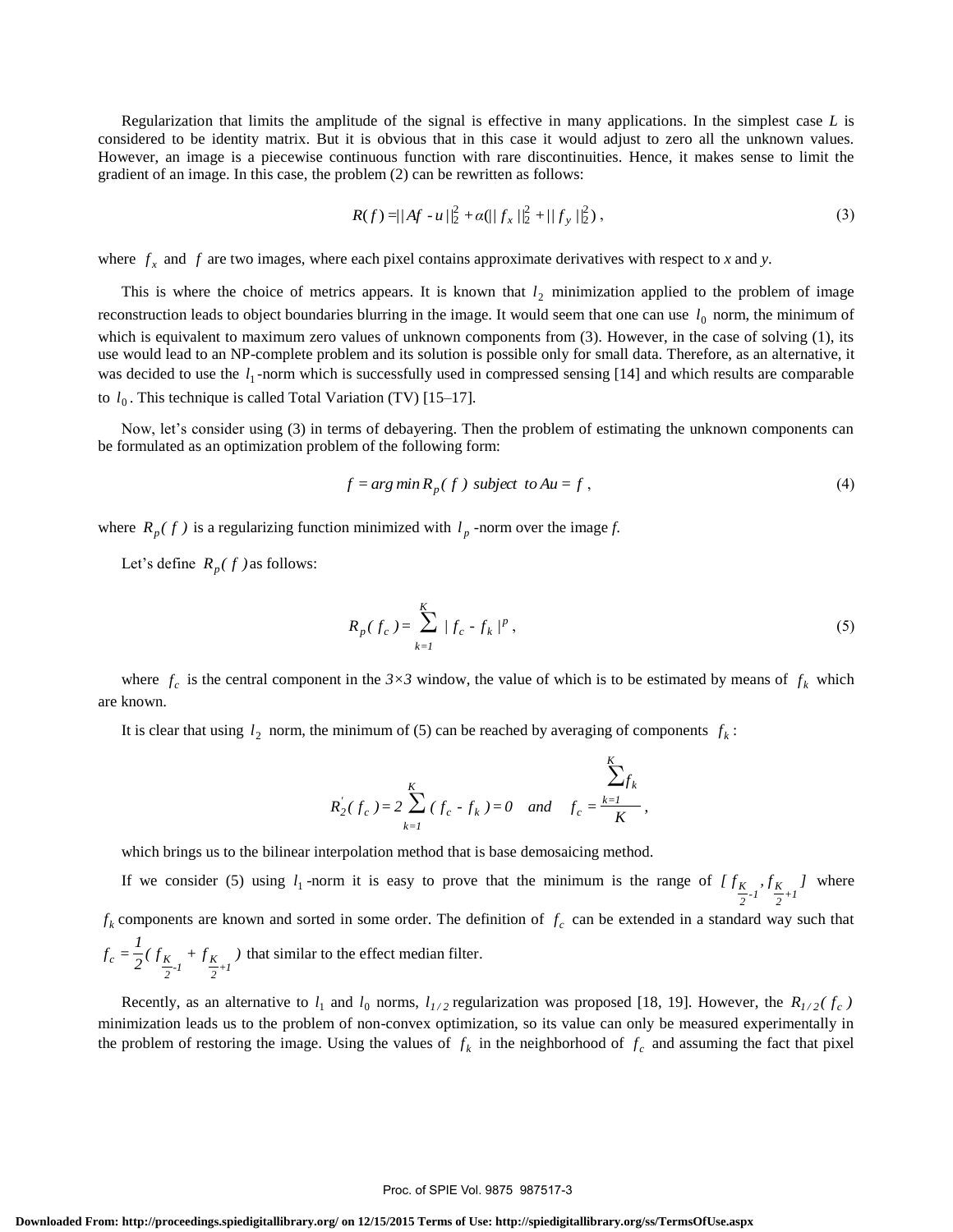values are integer, in our case, in order to find the global minimum, an exhaustive search of possible values of fc in the range  $[f_1, f_K]$  can be applied.

### **4. EXPERIMENTAL RESULTS**

For our experiments we used standard Kodak and IMAX datasets. The experiments were carried out on the green channel, the restoration of which has traditionally been considered to be the base problem of demosaicing, using  $l_{1/2}$ ,  $l_1$ ,  $l_2$  - norms, which were mentioned above, and  $l_{p_v}$  -norm of the following type:

$$
l_{p_v} = \frac{1}{1 + (f_x + f_y)},
$$
\n(6)

where  $f_x$ ,  $f_y$  are vertical and horizontal gradients which are calculated using neighbors of the interpolated pixel.

To measure the quality of the green channel recovery, the reconstructed images was compared with the corresponding source images using standard metric *PSNR* (peak signal-to-noise ratio). *PSNR* is defined using the mean squared error (*MSE*). For a *N*  $\times$ *M* monochrome source image *I* and its approximation  $\hat{I}$ , *MSE* is defined as:

$$
MSE = \frac{1}{NM} \sum_{n=1}^{N} \sum_{m=1}^{M} |I_{nm} - \hat{I}_{nm}|^2.
$$
 (7)

The PSNR is defined as:

$$
PSNR = 10\log_{10}(\frac{255^2}{MSE})\,. \tag{8}
$$

We compared the results of image reconstruction using various norm regularization with standard bilinear interpolation method, which is a special case of regularization methods as it was mentioned above. Choosing different types of regularization operators we can determine the most effective one. Table 1 illustrates the average quality of the restoration of the green channel with  $l_{1/2}$  -,  $l_1$  -,  $l_2$  - and  $l_{p_y}$  -regularization for Kodak and IMAX datasets. The comparison shows the advantage of  $l_1$  - and  $l_{p_y}$  -metrics over  $l_2$  -metric.

Table 1: Quality of green channel restoration using regularization of Kodak and IMAX datasets

| Average quality of the<br>image restoration for<br>dataset | <b>PSNR</b> |         |               |         |
|------------------------------------------------------------|-------------|---------|---------------|---------|
|                                                            |             |         | $\iota_{1/2}$ | $P_v$   |
| Kodak                                                      | 33.6748     | 33.8563 | 31.8879       | 33.8571 |
| <b>IMAX</b>                                                | 34.6054     | 36.1131 | 33.0601       | 36.1131 |

#### **5. CONCLUSION**

We applied a regularization approach to demosaicing. This proposed technique takes into account the smoothness of color components in the same color channel. In this work, we consider a regularization with  $l_{1/2}$ ,  $l_1$ ,  $l_2$ , -norms and elastic  $l_{p_v}$ -norm, which was mentioned above. For our experiment, we used Kodak and IMAX datasets. Although the solution of this problem as a problem of non-convex optimization didn't show good result, in general the proposed